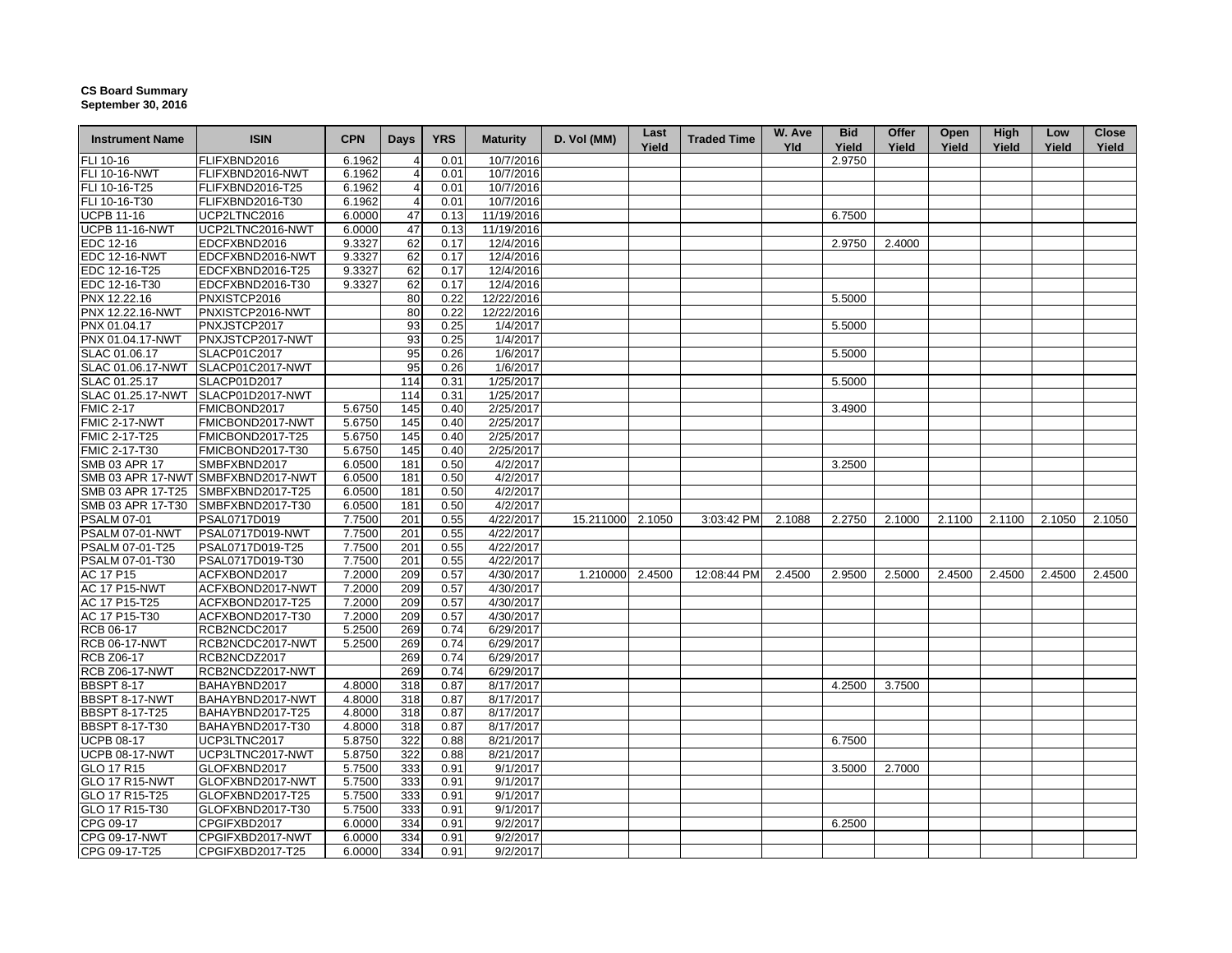| <b>Instrument Name</b> | <b>ISIN</b>      | <b>CPN</b> | Days         | <b>YRS</b> | <b>Maturity</b> | D. Vol (MM)     | Last<br>Yield | <b>Traded Time</b> | W. Ave<br><b>Yld</b> | <b>Bid</b><br>Yield | Offer<br>Yield | Open<br>Yield | High<br>Yield | Low<br>Yield | <b>Close</b><br>Yield |
|------------------------|------------------|------------|--------------|------------|-----------------|-----------------|---------------|--------------------|----------------------|---------------------|----------------|---------------|---------------|--------------|-----------------------|
| CPG 09-17-T30          | CPGIFXBD2017-T30 | 6.0000     | 334          | 0.91       | 9/2/2017        |                 |               |                    |                      |                     |                |               |               |              |                       |
| <b>RCB 11-17</b>       | RCB3NCDC2017     | 5.2500     | 400          | 1.10       | 11/7/2017       |                 |               |                    |                      |                     |                |               |               |              |                       |
| <b>RCB 11-17-NWT</b>   | RCB3NCDC2017-NWT | 5.2500     | 400          | 1.10       | 11/7/2017       |                 |               |                    |                      |                     |                |               |               |              |                       |
| <b>FMIC 17 R16</b>     | FMIC2BND2017     | 5.5000     | 403          | 1.10       | 11/10/2017      |                 |               |                    |                      | 3.7500              | 2.7000         |               |               |              |                       |
| FMIC 17 R16-NWT        | FMIC2BND2017-NWT | 5.5000     | 403          | 1.10       | 11/10/2017      |                 |               |                    |                      |                     |                |               |               |              |                       |
| FMIC 17 R16-T25        | FMIC2BND2017-T25 | 5.5000     | 403          | 1.10       | 11/10/2017      |                 |               |                    |                      |                     |                |               |               |              |                       |
| FMIC 17 R16-T30        | FMIC2BND2017-T30 | 5.5000     | 403          | 1.10       | 11/10/2017      |                 |               |                    |                      |                     |                |               |               |              |                       |
| <b>SLI 18 R17</b>      | SLIFXBND2018     | 6.7284     | 810          | 2.22       | 12/22/2018      |                 |               |                    |                      | 6.7500              |                |               |               |              |                       |
| SLI 18 R17-NWT         | SLIFXBND2018-NWT | 6.7284     | 810          | 2.22       | 12/22/2018      |                 |               |                    |                      |                     |                |               |               |              |                       |
| SLI 18 R17-T25         | SLIFXBND2018-T25 | 6.7284     | 810          | 2.22       | 12/22/2018      |                 |               |                    |                      |                     |                |               |               |              |                       |
| SLI 18 R17-T30         | SLIFXBND2018-T30 | 6.7284     | 810          | 2.22       | 12/22/2018      |                 |               |                    |                      |                     |                |               |               |              |                       |
| <b>SMB 19 R17</b>      | SMB2FXBD2019     | 5.9300     | 911          | 2.49       | 4/2/2019        |                 |               |                    |                      | 4.2500              |                |               |               |              |                       |
| <b>SMB 19 R17-NWT</b>  | SMB2FXBD2019-NWT | 5.9300     | 911          | 2.49       | 4/2/2019        |                 |               |                    |                      |                     |                |               |               |              |                       |
| SMB 19 R17-T25         | SMB2FXBD2019-T25 | 5.9300     | 911          | 2.49       | 4/2/2019        |                 |               |                    |                      |                     |                |               |               |              |                       |
| SMB 19 R17-T30         | SMB2FXBD2019-T30 | 5.9300     | 911          | 2.49       | 4/2/2019        |                 |               |                    |                      |                     |                |               |               |              |                       |
| SMB 04-19              | SMBFXBND2019     | 10.5000    | 912          | 2.50       | 4/3/2019        |                 |               |                    |                      | 4.3000              |                |               |               |              |                       |
| <b>SMB 04-19-NWT</b>   | SMBFXBND2019-NWT | 10.5000    | 912          | 2.50       | 4/3/2019        |                 |               |                    |                      |                     |                |               |               |              |                       |
| SMB 04-19-T25          | SMBFXBND2019-T25 | 10.5000    | 912          | 2.50       | 4/3/2019        |                 |               |                    |                      |                     |                |               |               |              |                       |
| SMB 04-19-T30          | SMBFXBND2019-T30 | 10.5000    | 912          | 2.50       | 4/3/2019        |                 |               |                    |                      |                     |                |               |               |              |                       |
| <b>ALI 19 R17</b>      | ALIFXBND2019     | 5.6250     | 936          | 2.56       | 4/27/2019       | 0.190000 3.7500 |               | 3:57:25 PM         | 3.7500               | 3.9750              | 3.7000         | 3.7500        | 3.7500        | 3.7500       | 3.7500                |
| <b>ALI 19 R17-NWT</b>  | ALIFXBND2019-NWT | 5.6250     | 936          | 2.56       | 4/27/2019       |                 |               |                    |                      |                     |                |               |               |              |                       |
| ALI 19 R17-T25         | ALIFXBND2019-T25 | 5.6250     | 936          | 2.56       | 4/27/2019       |                 |               |                    |                      |                     |                |               |               |              |                       |
| ALI 19 R17-T30         | ALIFXBND2019-T30 | 5.6250     | 936          | 2.56       | 4/27/2019       |                 |               |                    |                      |                     |                |               |               |              |                       |
| GLO 19 R17             | GLOFXBND2019     | 6.0000     | 971          | 2.66       | 6/1/2019        |                 |               |                    |                      | 4.5000              |                |               |               |              |                       |
| <b>GLO 19 R17-NWT</b>  | GLOFXBND2019-NWT | 6.0000     | 971          | 2.66       | 6/1/2019        |                 |               |                    |                      |                     |                |               |               |              |                       |
| GLO 19 R17-T25         | GLOFXBND2019-T25 | 6.0000     | 971          | 2.66       | 6/1/2019        |                 |               |                    |                      |                     |                |               |               |              |                       |
| GLO 19 R17-T30         | GLOFXBND2019-T30 | 6.0000     | 971          | 2.66       | 6/1/2019        |                 |               |                    |                      |                     |                |               |               |              |                       |
| FLI 19 R17             | FLIFXBND2019     | 6.2731     | 978          | 2.68       | 6/8/2019        |                 |               |                    |                      | 4.0500              | 3.3000         |               |               |              |                       |
| FLI 19 R17-NWT         | FLIFXBND2019-NWT | 6.2731     | 978          | 2.68       | 6/8/2019        |                 |               |                    |                      |                     |                |               |               |              |                       |
| FLI 19 R17-T25         | FLIFXBND2019-T25 | 6.2731     | 978          | 2.68       | 6/8/2019        |                 |               |                    |                      |                     |                |               |               |              |                       |
| FLI 19 R17-T30         | FLIFXBND2019-T30 | 6.2731     | 978          | 2.68       | 6/8/2019        |                 |               |                    |                      |                     |                |               |               |              |                       |
| SM 19 R17              | SMICFXBD2019     | 6.0000     | 1016         | 2.78       | 7/16/2019       |                 |               |                    |                      | 4.0600              | 3.5000         |               |               |              |                       |
|                        |                  |            |              |            |                 |                 |               |                    |                      |                     |                |               |               |              |                       |
| <b>SM 19 R17-NWT</b>   | SMICFXBD2019-NWT | 6.0000     | 1016<br>1016 | 2.78       | 7/16/2019       |                 |               |                    |                      |                     |                |               |               |              |                       |
| SM 19 R17-T25          | SMICFXBD2019-T25 | 6.0000     |              | 2.78       | 7/16/2019       |                 |               |                    |                      |                     |                |               |               |              |                       |
| SM 19 R17-T30          | SMICFXBD2019-T30 | 6.0000     | 1016         | 2.78       | 7/16/2019       |                 |               |                    |                      |                     |                |               |               |              |                       |
| <b>FMIC 19 R17</b>     | FMICBOND2019     | 5.7500     | 1041         | 2.85       | 8/10/2019       |                 |               |                    |                      | 6.2500              |                |               |               |              |                       |
| FMIC 19 R17-NWT        | FMICBOND2019-NWT | 5.7500     | 1041         | 2.85       | 8/10/2019       |                 |               |                    |                      |                     |                |               |               |              |                       |
| FMIC 19 R17-T25        | FMICBOND2019-T25 | 5.7500     | 1041         | 2.85       | 8/10/2019       |                 |               |                    |                      |                     |                |               |               |              |                       |
| FMIC 19 R17-T30        | FMICBOND2019-T30 | 5.7500     | 1041         | 2.85       | 8/10/2019       |                 |               |                    |                      |                     |                |               |               |              |                       |
| JGS 08-19              | JGSFXBND2019     | 5.2317     | 1058         | 2.90       | 8/27/2019       |                 |               |                    |                      | 3.9850              | 3.2000         |               |               |              |                       |
| <b>JGS 08-19-NWT</b>   | JGSFXBND2019-NWT | 5.2317     | 1058         | 2.90       | 8/27/2019       |                 |               |                    |                      |                     |                |               |               |              |                       |
| JGS 08-19-T25          | JGSFXBND2019-T25 | 5.2317     | 1058         | 2.90       | 8/27/2019       |                 |               |                    |                      |                     |                |               |               |              |                       |
| JGS 08-19-T30          | JGSFXBND2019-T30 | 5.2317     | 1058         | 2.90       | 8/27/2019       |                 |               |                    |                      |                     |                |               |               |              |                       |
| GTCAP 11-19            | GTCFXBND2019     | 4.7106     | 1130         | 3.09       | 11/7/2019       |                 |               |                    |                      | 4.5000              |                |               |               |              |                       |
| GTCAP 11-19-NWT        | GTCFXBND2019-NWT | 4.7106     | 1130         | 3.09       | 11/7/2019       |                 |               |                    |                      |                     |                |               |               |              |                       |
| GTCAP 11-19-T25        | GTCFXBND2019-T25 | 4.7106     | 1130         | 3.09       | 11/7/2019       |                 |               |                    |                      |                     |                |               |               |              |                       |
| GTCAP 11-19-T30        | GTCFXBND2019-T30 | 4.7106     | 1130         | 3.09       | 11/7/2019       |                 |               |                    |                      |                     |                |               |               |              |                       |
| <b>VLL 19 R17</b>      | VLLFXBND2019     | 5.6542     | 1132         | 3.10       | 11/9/2019       |                 |               |                    |                      | 5.7000              |                |               |               |              |                       |
| VLL 19 R17-NWT         | VLLFXBND2019-NWT | 5.6542     | 1132         | 3.10       | 11/9/2019       |                 |               |                    |                      |                     |                |               |               |              |                       |
| VLL 19 R17-T25         | VLLFXBND2019-T25 | 5.6542     | 1132         | 3.10       | 11/9/2019       |                 |               |                    |                      |                     |                |               |               |              |                       |
| <b>VLL 19 R17-T30</b>  | VLLFXBND2019-T30 | 5.6542     | 1132         | 3.10       | 11/9/2019       |                 |               |                    |                      |                     |                |               |               |              |                       |
| AC 19 R16              | ACFXBOND2019     | 5.4500     | 1146         | 3.14       | 11/23/2019      |                 |               |                    |                      | 3.9500              | 3.2000         |               |               |              |                       |
| <b>AC 19 R16-NWT</b>   | ACFXBOND2019-NWT | 5.4500     | 1146         | 3.14       | 11/23/2019      |                 |               |                    |                      |                     |                |               |               |              |                       |
| AC 19 R16-T25          | ACFXBOND2019-T25 | 5.4500     | 1146         | 3.14       | 11/23/2019      |                 |               |                    |                      |                     |                |               |               |              |                       |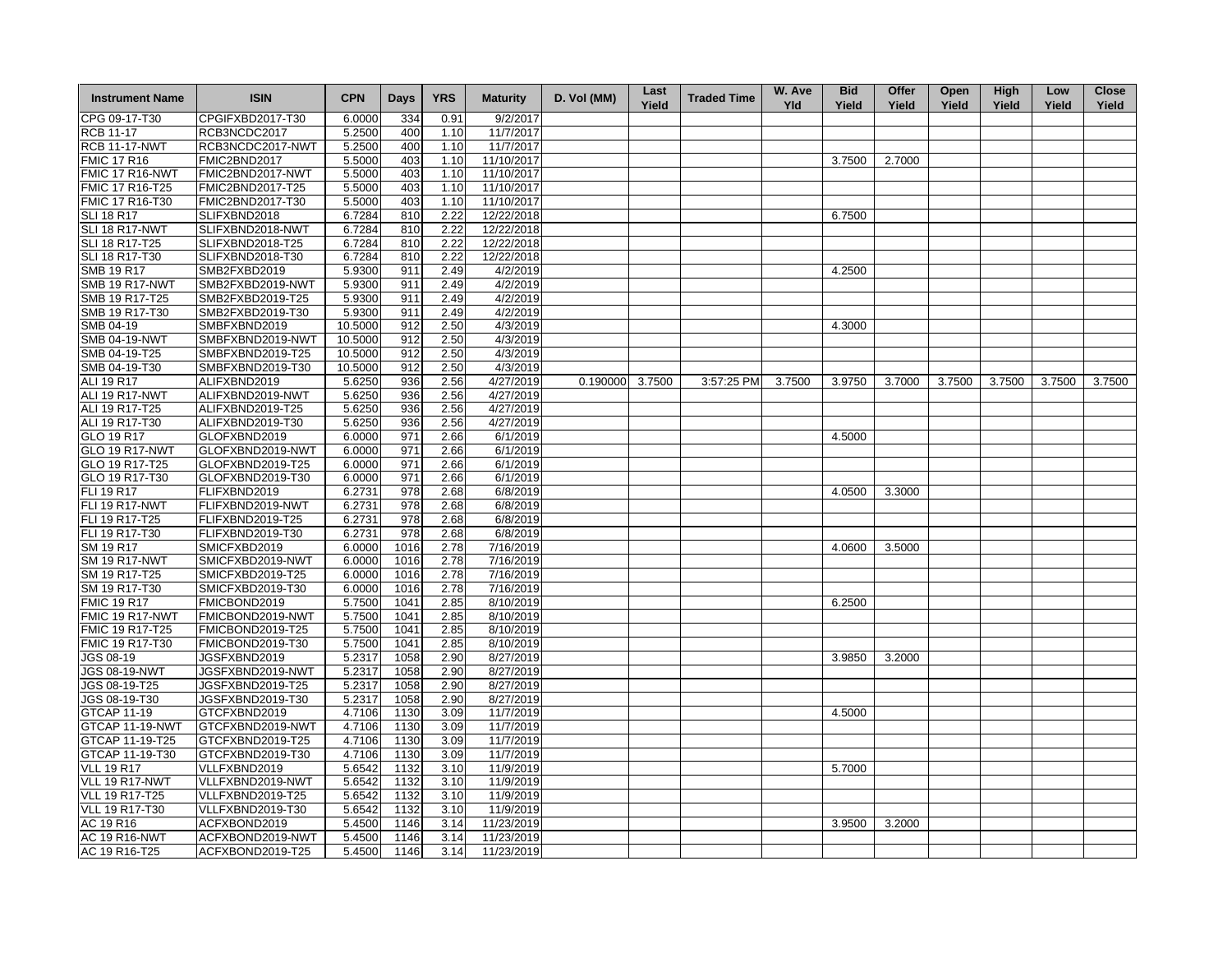| <b>Instrument Name</b> | <b>ISIN</b>      | <b>CPN</b> | Days | <b>YRS</b> | <b>Maturity</b> | D. Vol (MM)      | Last<br>Yield | <b>Traded Time</b> | W. Ave<br><b>Yld</b> | <b>Bid</b><br>Yield | Offer<br>Yield | Open<br>Yield | High<br>Yield | Low<br>Yield | <b>Close</b><br>Yield |
|------------------------|------------------|------------|------|------------|-----------------|------------------|---------------|--------------------|----------------------|---------------------|----------------|---------------|---------------|--------------|-----------------------|
| AC 19 R16-T30          | ACFXBOND2019-T30 | 5.4500     | 1146 | 3.14       | 11/23/2019      |                  |               |                    |                      |                     |                |               |               |              |                       |
| <b>GTCAP 20 R17</b>    | GTCFXBND2020     | 4.8371     | 1242 | 3.40       | 2/27/2020       |                  |               |                    |                      | 4.5000              | 3.3000         |               |               |              |                       |
| GTCAP 20 R17-NWT       | GTCFXBND2020-NWT | 4.8371     | 1242 | 3.40       | 2/27/2020       |                  |               |                    |                      |                     |                |               |               |              |                       |
| GTCAP 20 R17-T25       | GTCFXBND2020-T25 | 4.8371     | 1242 | 3.40       | 2/27/2020       |                  |               |                    |                      |                     |                |               |               |              |                       |
| GTCAP 20 R17-T30       | GTCFXBND2020-T30 | 4.8371     | 1242 | 3.40       | 2/27/2020       |                  |               |                    |                      |                     |                |               |               |              |                       |
| <b>SMPH 03-20</b>      | SMPHFXBD2020     | 5.1000     | 1245 | 3.41       | 3/1/2020        | 1.900000 4.0750  |               | 10:47:20 AM        | 4.0750               | 4.1000              |                | 4.0750        | 4.0750        | 4.0750       | 4.0750                |
| <b>SMPH 03-20-NWT</b>  | SMPHFXBD2020-NWT | 5.1000     | 1245 | 3.41       | 3/1/2020        |                  |               |                    |                      |                     |                |               |               |              |                       |
| SMPH 03-20-T25         | SMPHFXBD2020-T25 | 5.1000     | 1245 | 3.41       | 3/1/2020        |                  |               |                    |                      |                     |                |               |               |              |                       |
| SMPH 03-20-T30         | SMPHFXBD2020-T30 | 5.1000     | 1245 | 3.41       | 3/1/2020        |                  |               |                    |                      |                     |                |               |               |              |                       |
| CPG 20 R18             | CPGIFXBD2020     | 6.6878     | 1246 | 3.41       | 3/2/2020        |                  |               |                    |                      | 6.5000              | 5.1250         |               |               |              |                       |
| <b>CPG 20 R18-NWT</b>  | CPGIFXBD2020-NWT | 6.6878     | 1246 | 3.41       | 3/2/2020        |                  |               |                    |                      |                     |                |               |               |              |                       |
| CPG 20 R18-T25         | CPGIFXBD2020-T25 | 6.6878     | 1246 | 3.41       | 3/2/2020        |                  |               |                    |                      |                     |                |               |               |              |                       |
| CPG 20 R18-T30         | CPGIFXBD2020-T30 | 6.6878     | 1246 | 3.41       | 3/2/2020        |                  |               |                    |                      |                     |                |               |               |              |                       |
| MBT 04-20              | MBTLTNCD2020     | 4.0000     | 1299 | 3.56       | 4/24/2020       |                  |               |                    |                      |                     |                |               |               |              |                       |
| <b>EDC 20 R18</b>      | EDCFXBND2020     | 4.1583     | 1308 | 3.58       | 5/3/2020        |                  |               |                    |                      | 4.2500              | 3.4000         |               |               |              |                       |
| EDC 20 R18-NWT         | EDCFXBND2020-NWT | 4.1583     | 1308 | 3.58       | 5/3/2020        |                  |               |                    |                      |                     |                |               |               |              |                       |
| EDC 20 R18-T25         | EDCFXBND2020-T25 | 4.1583     | 1308 | 3.58       | 5/3/2020        |                  |               |                    |                      |                     |                |               |               |              |                       |
| EDC 20 R18-T30         | EDCFXBND2020-T30 | 4.1583     | 1308 | 3.58       | 5/3/2020        |                  |               |                    |                      |                     |                |               |               |              |                       |
| PNB 06-20              | PNBLTNCD2020     | 4.1250     | 1348 | 3.69       | 6/12/2020       |                  |               |                    |                      |                     |                |               |               |              |                       |
| <b>RCB 06-20</b>       | RCBLTNCD2020     | 4.1250     | 1355 | 3.71       | 6/19/2020       |                  |               |                    |                      |                     |                |               |               |              |                       |
| GLO 20 R18             | GLOFXBND2020     | 4.8875     | 1383 | 3.79       | 7/17/2020       |                  |               |                    |                      | 4.5000              | 3.4000         |               |               |              |                       |
| <b>GLO 20 R18-NWT</b>  | GLOFXBND2020-NWT | 4.8875     | 1383 | 3.79       | 7/17/2020       |                  |               |                    |                      |                     |                |               |               |              |                       |
| GLO 20 R18-T25         | GLOFXBND2020-T25 | 4.8875     | 1383 | 3.79       | 7/17/2020       |                  |               |                    |                      |                     |                |               |               |              |                       |
| GLO 20 R18-T30         | GLOFXBND2020-T30 | 4.8875     | 1383 | 3.79       | 7/17/2020       |                  |               |                    |                      |                     |                |               |               |              |                       |
| <b>SLTC 20 R18</b>     | SLTCFXBD2020     | 4.9925     | 1419 | 3.89       | 8/22/2020       | 10.000000        | 4.0500        | 10:37:35 AM        | 4.4714               |                     |                | 4.9000        | 4.9000        | 4.0500       | 4.0500                |
|                        |                  |            |      |            |                 |                  |               |                    |                      | 5.2500              |                |               |               |              |                       |
| SLTC 20 R18-NWT        | SLTCFXBD2020-NWT | 4.9925     | 1419 | 3.89       | 8/22/2020       |                  |               |                    |                      |                     |                |               |               |              |                       |
| <b>SLTC 20 R18-T25</b> | SLTCFXBD2020-T25 | 4.9925     | 1419 | 3.89       | 8/22/2020       |                  |               |                    |                      |                     |                |               |               |              |                       |
| SLTC 20 R18-T30        | SLTCFXBD2020-T30 | 4.9925     | 1419 | 3.89       | 8/22/2020       |                  |               |                    |                      |                     |                |               |               |              |                       |
| <b>BDO 10-20</b>       | BDO2LTNC2020     | 3.7500     | 1464 | 4.01       | 10/6/2020       |                  |               |                    |                      | 5.0000              |                |               |               |              |                       |
| ALI 20 R19             | ALIFXBND2020     | 4.6250     | 1468 | 4.02       | 10/10/2020      |                  |               |                    |                      | 4.1000              | 3.4000         |               |               |              |                       |
| ALI 20 R19-NWT         | ALIFXBND2020-NWT | 4.6250     | 1468 | 4.02       | 10/10/2020      |                  |               |                    |                      |                     |                |               |               |              |                       |
| ALI 20 R19-T25         | ALIFXBND2020-T25 | 4.6250     | 1468 | 4.02       | 10/10/2020      |                  |               |                    |                      |                     |                |               |               |              |                       |
| ALI 20 R19-T30         | ALIFXBND2020-T30 | 4.6250     | 1468 | 4.02       | 10/10/2020      |                  |               |                    |                      |                     |                |               |               |              |                       |
| <b>HOUSE 10-20</b>     | HOUSEFBD2020     | 6.2080     | 1474 | 4.04       | 10/16/2020      |                  |               |                    |                      | 6.2000              | 4.8000         |               |               |              |                       |
| HOUSE 10-20-NWT        | HOUSEFBD2020-NWT | 6.2080     | 1474 | 4.04       | 10/16/2020      |                  |               |                    |                      |                     |                |               |               |              |                       |
| <b>HOUSE 10-20-T25</b> | HOUSEFBD2020-T25 | 6.2080     | 1474 | 4.04       | 10/16/2020      |                  |               |                    |                      |                     |                |               |               |              |                       |
| HOUSE 10-20-T30        | HOUSEFBD2020-T30 | 6.2080     | 1474 | 4.04       | 10/16/2020      |                  |               |                    |                      |                     |                |               |               |              |                       |
| AEV 11-20              | AEV2FXBD2020     | 4.4722     | 1495 | 4.09       | 11/6/2020       |                  |               |                    |                      | 3.9000              | 3.5000         |               |               |              |                       |
| <b>AEV 11-20-NWT</b>   | AEV2FXBD2020-NWT | 4.4722     | 1495 | 4.09       | 11/6/2020       |                  |               |                    |                      |                     |                |               |               |              |                       |
| AEV 11-20-T25          | AEV2FXBD2020-T25 | 4.4722     | 1495 | 4.09       | 11/6/2020       |                  |               |                    |                      |                     |                |               |               |              |                       |
| AEV 11-20-T30          | AEV2FXBD2020-T30 | 4.4722     | 1495 | 4.09       | 11/6/2020       |                  |               |                    |                      |                     |                |               |               |              |                       |
| FLI 20 R19             | FLIFXBND2020     | 4.8562     | 1497 | 4.10       | 11/8/2020       |                  |               |                    |                      | 4.0500              | 3.3000         |               |               |              |                       |
| <b>FLI 20 R19-NWT</b>  | FLIFXBND2020-NWT | 4.8562     | 1497 | 4.10       | 11/8/2020       |                  |               |                    |                      |                     |                |               |               |              |                       |
| FLI 20 R19-T25         | FLIFXBND2020-T25 | 4.8562     | 1497 | 4.10       | 11/8/2020       |                  |               |                    |                      |                     |                |               |               |              |                       |
| FLI 20 R19-T30         | FLIFXBND2020-T30 | 4.8562     | 1497 | 4.10       | 11/8/2020       |                  |               |                    |                      |                     |                |               |               |              |                       |
| AEV 20 R19             | AEVFXBND2020     | 4.4125     | 1510 | 4.13       | 11/21/2020      |                  |               |                    |                      | 4.0500              |                |               |               |              |                       |
| AEV 20 R19-NWT         | AEVFXBND2020-NWT | 4.4125     | 1510 | 4.13       | 11/21/2020      |                  |               |                    |                      |                     |                |               |               |              |                       |
| AEV 20 R19-T25         | AEVFXBND2020-T25 | 4.4125     | 1510 | 4.13       | 11/21/2020      |                  |               |                    |                      |                     |                |               |               |              |                       |
| AEV 20 R19-T30         | AEVFXBND2020-T30 | 4.4125     | 1510 | 4.13       | 11/21/2020      |                  |               |                    |                      |                     |                |               |               |              |                       |
| MER 20 P19             | MERFXBND2020     | 4.3750     | 1531 | 4.19       | 12/12/2020      | 10.000000 4.0000 |               | 2:10:38 PM         | 4.0000               | 3.9950              |                | 4.0000        | 4.0000        | 4.0000       | 4.0000                |
| <b>MER 20 P19-NWT</b>  | MERFXBND2020-NWT | 4.3750     | 1531 | 4.19       | 12/12/2020      |                  |               |                    |                      |                     |                |               |               |              |                       |
| MER 20 P19-T25         | MERFXBND2020-T25 | 4.3750     | 1531 | 4.19       | 12/12/2020      |                  |               |                    |                      |                     |                |               |               |              |                       |
| MER 20 P19-T30         | MERFXBND2020-T30 | 4.3750     | 1531 | 4.19       | 12/12/2020      |                  |               |                    |                      |                     |                |               |               |              |                       |
| TEL 21 R19             | TELFXBND2021     | 5.2250     | 1587 | 4.34       | 2/6/2021        |                  |               |                    |                      | 4.1000              |                |               |               |              |                       |
|                        |                  |            |      |            |                 |                  |               |                    |                      |                     |                |               |               |              |                       |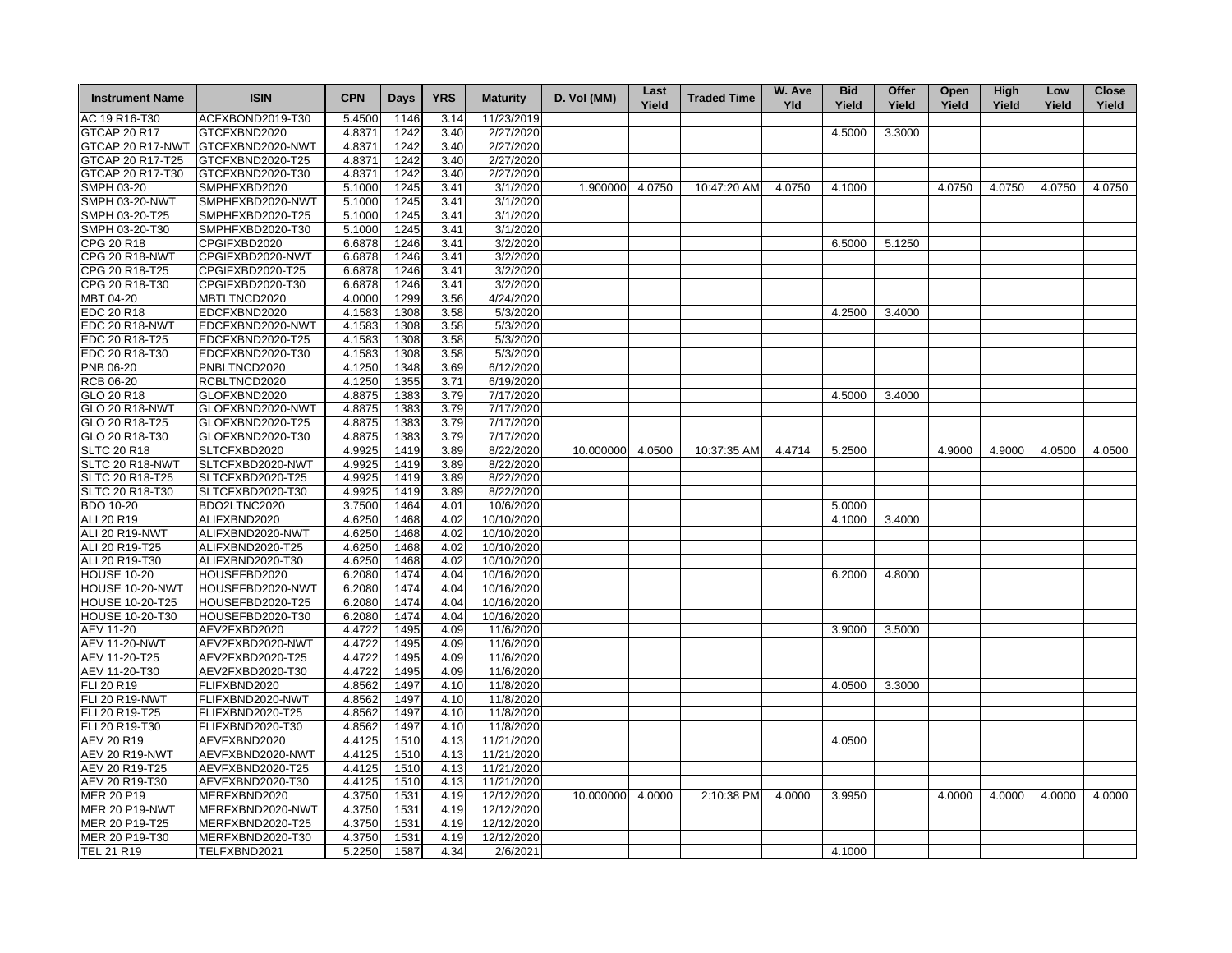| <b>Instrument Name</b> | <b>ISIN</b>                       | <b>CPN</b> | <b>Days</b> | <b>YRS</b> | <b>Maturity</b> | D. Vol (MM) | Last<br>Yield | <b>Traded Time</b> | W. Ave<br><b>Yld</b> | <b>Bid</b><br>Yield | Offer<br>Yield | Open<br>Yield | <b>High</b><br>Yield | Low<br>Yield | <b>Close</b><br>Yield |
|------------------------|-----------------------------------|------------|-------------|------------|-----------------|-------------|---------------|--------------------|----------------------|---------------------|----------------|---------------|----------------------|--------------|-----------------------|
| <b>TEL 21 R19-NWT</b>  | TELFXBND2021-NWT                  | 5.2250     | 1587        | 4.34       | 2/6/2021        |             |               |                    |                      |                     |                |               |                      |              |                       |
| TEL 21 R19-T25         | TELFXBND2021-T25                  | 5.2250     | 1587        | 4.34       | 2/6/2021        |             |               |                    |                      |                     |                |               |                      |              |                       |
| TEL 21 R19-T30         | TELFXBND2021-T30                  | 5.2250     | 1587        | 4.34       | 2/6/2021        |             |               |                    |                      |                     |                |               |                      |              |                       |
| ABS 21 R19             | ABSFXBND2021                      | 5.3350     | 1591        | 4.36       | 2/10/2021       |             |               |                    |                      | 5.2500              | 3.5000         |               |                      |              |                       |
| <b>ABS 21 R19-NWT</b>  | ABSFXBND2021-NWT                  | 5.3350     | 1591        | 4.36       | 2/10/2021       |             |               |                    |                      |                     |                |               |                      |              |                       |
| ABS 21 R19-T25         | ABSFXBND2021-T25                  | 5.3350     | 1591        | 4.36       | 2/10/2021       |             |               |                    |                      |                     |                |               |                      |              |                       |
| ABS 21 R19-T30         | ABSFXBND2021-T30                  | 5.3350     | 1591        | 4.36       | 2/10/2021       |             |               |                    |                      |                     |                |               |                      |              |                       |
| <b>ROCK 21 R19</b>     | ROCKFXBD2021                      | 5.0932     | 1596        | 4.37       | 2/15/2021       |             |               |                    |                      | 4.5000              | 3.3000         |               |                      |              |                       |
| ROCK 21 R19-NWT        | ROCKFXBD2021-NWT                  | 5.0932     | 1596        | 4.37       | 2/15/2021       |             |               |                    |                      |                     |                |               |                      |              |                       |
| ROCK 21 R19-T25        | ROCKFXBD2021-T25                  | 5.0932     | 1596        | 4.37       | 2/15/2021       |             |               |                    |                      |                     |                |               |                      |              |                       |
| ROCK 21 R19-T30        | ROCKFXBD2021-T30                  | 5.0932     | 1596        | 4.37       | 2/15/2021       |             |               |                    |                      |                     |                |               |                      |              |                       |
| <b>SMPH 02-21</b>      | SMPH2FBD2021                      | 4.5095     | 1606        | 4.40       | 2/25/2021       | 0.500000    | 4.2850        | 3:36:01 PM         | 4.2850               | 4.2850              |                | 4.2850        | 4.2850               | 4.2850       | 4.2850                |
| <b>SMPH 02-21-NWT</b>  | SMPH2FBD2021-NWT                  | 4.5095     | 1606        | 4.40       | 2/25/2021       |             |               |                    |                      |                     |                |               |                      |              |                       |
| SMPH 02-21-T25         | SMPH2FBD2021-T25                  | 4.5095     | 1606        | 4.40       | 2/25/2021       |             |               |                    |                      |                     |                |               |                      |              |                       |
| SMPH 02-21-T30         | SMPH2FBD2021-T30                  | 4.5095     | 1606        | 4.40       | 2/25/2021       |             |               |                    |                      |                     |                |               |                      |              |                       |
| JGS 21 R19             | JGSFXBND2021                      | 5.2442     | 1608        | 4.40       | 2/27/2021       | 28.000000   | 3.7000        | 2:34:08 PM         | 3.6357               | 4.0975              | 3.5000         | 3.7000        | 3.7000               | 3.6100       | 3.7000                |
| <b>JGS 21 R19-NWT</b>  | JGSFXBND2021-NWT                  | 5.2442     | 1608        | 4.40       | 2/27/2021       |             |               |                    |                      |                     |                |               |                      |              |                       |
| JGS 21 R19-T25         | JGSFXBND2021-T25                  | 5.2442     | 1608        | 4.40       | 2/27/2021       |             |               |                    |                      |                     |                |               |                      |              |                       |
| JGS 21 R19-T30         | JGSFXBND2021-T30                  | 5.2442     | 1608        | 4.40       | 2/27/2021       |             |               |                    |                      |                     |                |               |                      |              |                       |
| <b>SLI 21 R18</b>      | SLIFXBND2021                      | 6.7150     | 1631        | 4.47       | 3/22/2021       |             |               |                    |                      | 6.7500              |                |               |                      |              |                       |
| <b>SLI 21 R18-NWT</b>  | SLIFXBND2021-NWT                  | 6.7150     | 1631        | 4.47       | 3/22/2021       |             |               |                    |                      |                     |                |               |                      |              |                       |
| SLI 21 R18-T25         | SLIFXBND2021-T25                  | 6.7150     | 1631        | 4.47       | 3/22/2021       |             |               |                    |                      |                     |                |               |                      |              |                       |
| SLI 21 R18-T30         | SLIFXBND2021-T30                  | 6.7150     | 1631        | 4.47       | 3/22/2021       |             |               |                    |                      |                     |                |               |                      |              |                       |
| <b>MNTC 21 R19</b>     | MNTCFXBD2021                      | 5.0700     | 1640        | 4.49       | 3/31/2021       | 3.000000    | 3.6500        | 3:27:39 PM         | 3.9603               | 4.2750              |                | 4.2750        | 4.2750               | 3.6500       | 3.6500                |
| MNTC 21 R19-NWT        | MNTCFXBD2021-NWT                  | 5.0700     | 1640        | 4.49       | 3/31/2021       |             |               |                    |                      |                     |                |               |                      |              |                       |
| MNTC 21 R19-T25        | MNTCFXBD2021-T25                  | 5.0700     | 1640        | 4.49       | 3/31/2021       |             |               |                    |                      |                     |                |               |                      |              |                       |
| MNTC 21 R19-T30        | MNTCFXBD2021-T30                  | 5.0700     | 1640        | 4.49       | 3/31/2021       |             |               |                    |                      |                     |                |               |                      |              |                       |
| SMB 21 R19             |                                   |            | 1642        |            | 4/2/2021        |             |               |                    |                      |                     |                |               |                      |              |                       |
|                        | SMBFXBND2021                      | 5.5000     |             | 4.50       |                 |             |               |                    |                      | 4.5000              |                |               |                      |              |                       |
| <b>SMB 21 R19-NWT</b>  | SMBFXBND2021-NWT                  | 5.5000     | 1642        | 4.50       | 4/2/2021        |             |               |                    |                      |                     |                |               |                      |              |                       |
| SMB 21 R19-T25         | SMBFXBND2021-T25                  | 5.5000     | 1642        | 4.50       | 4/2/2021        |             |               |                    |                      |                     |                |               |                      |              |                       |
| SMB 21 R19-T30         | SMBFXBND2021-T30                  | 5.5000     | 1642        | 4.50       | 4/2/2021        |             |               |                    |                      |                     |                |               |                      |              |                       |
| LBP 04-21              | LBPLTNCD2021                      | 3.7500     | 1649        | 4.51       | 4/9/2021        |             |               |                    |                      |                     |                |               |                      |              |                       |
| <b>VLL 21 R19</b>      | VLLFXBND2021                      | 5.9437     | 1679        | 4.60       | 5/9/2021        |             |               |                    |                      | 6.2500              |                |               |                      |              |                       |
| VLL 21 R19-NWT         | VLLFXBND2021-NWT                  | 5.9437     | 1679        | 4.60       | 5/9/2021        |             |               |                    |                      |                     |                |               |                      |              |                       |
| VLL 21 R19-T25         | VLLFXBND2021-T25                  | 5.9437     | 1679        | 4.60       | 5/9/2021        |             |               |                    |                      |                     |                |               |                      |              |                       |
| VLL 21 R19-T30         | VLLFXBND2021-T30                  | 5.9437     | 1679        | 4.60       | 5/9/2021        |             |               |                    |                      |                     |                |               |                      |              |                       |
| AC 05-21               | ACFXBOND2021                      | 6.8000     | 1682        | 4.61       | 5/12/2021       |             |               |                    |                      | 4.0750              | 3.3000         |               |                      |              |                       |
| AC 05-21-NWT           | ACFXBOND2021-NWT                  | 6.8000     | 1682        | 4.61       | 5/12/2021       |             |               |                    |                      |                     |                |               |                      |              |                       |
| AC 05-21-T25           | ACFXBOND2021-T25                  | 6.8000     | 1682        | 4.61       | 5/12/2021       |             |               |                    |                      |                     |                |               |                      |              |                       |
| AC 05-21-T30           | ACFXBOND2021-T30                  | 6.8000     | 1682        | 4.61       | 5/12/2021       |             |               |                    |                      |                     |                |               |                      |              |                       |
| SM 21 R19              | SMICFXBD2021                      | 5.2958     | 1689        | 4.62       | 5/19/2021       |             |               |                    |                      | 4.1000              |                |               |                      |              |                       |
| <b>SM 21 R19-NWT</b>   | SMICFXBD2021-NWT                  | 5.2958     | 1689        | 4.62       | 5/19/2021       |             |               |                    |                      |                     |                |               |                      |              |                       |
| SM 21 R19-T25          | SMICFXBD2021-T25                  | 5.2958     | 1689        | 4.62       | 5/19/2021       |             |               |                    |                      |                     |                |               |                      |              |                       |
| SM 21 R19-T30          | SMICFXBD2021-T30                  | 5.2958     | 1689        | 4.62       | 5/19/2021       |             |               |                    |                      |                     |                |               |                      |              |                       |
| CHI 21 R19             | CHIFXBND2021                      | 5.3200     | 1707        | 4.67       | 6/6/2021        |             |               |                    |                      | 5.0000              |                |               |                      |              |                       |
| <b>CHI 21 R19-NWT</b>  | CHIFXBND2021-NWT                  | 5.3200     | 1707        | 4.67       | 6/6/2021        |             |               |                    |                      |                     |                |               |                      |              |                       |
| CHI 21 R19-T25         | CHIFXBND2021-T25                  | 5.3200     | 1707        | 4.67       | 6/6/2021        |             |               |                    |                      |                     |                |               |                      |              |                       |
| CHI 21 R19-T30         | CHIFXBND2021-T30                  | 5.3200     | 1707        | 4.67       | 6/6/2021        |             |               |                    |                      |                     |                |               |                      |              |                       |
| <b>SMCGP 21 R19</b>    | SMCGPFBD2021                      | 4.3458     | 1742        | 4.77       | 7/11/2021       |             |               |                    |                      | 4.5500              | 3.7000         |               |                      |              |                       |
|                        | SMCGP 21 R19-NWT SMCGPFBD2021-NWT | 4.3458     | 1742        | 4.77       | 7/11/2021       |             |               |                    |                      |                     |                |               |                      |              |                       |
| SMCGP 21 R19-T25       | SMCGPFBD2021-T25                  | 4.3458     | 1742        | 4.77       | 7/11/2021       |             |               |                    |                      |                     |                |               |                      |              |                       |
| SMCGP 21 R19-T30       | SMCGPFBD2021-T30                  | 4.3458     | 1742        | 4.77       | 7/11/2021       |             |               |                    |                      |                     |                |               |                      |              |                       |
| GTCAP 21 R19           | GTCFXBND2021                      | 5.1965     | 1769        | 4.84       | 8/7/2021        |             |               |                    |                      | 4.6500              |                |               |                      |              |                       |
|                        | GTCAP 21 R19-NWT GTCFXBND2021-NWT | 5.1965     | 1769        | 4.84       | 8/7/2021        |             |               |                    |                      |                     |                |               |                      |              |                       |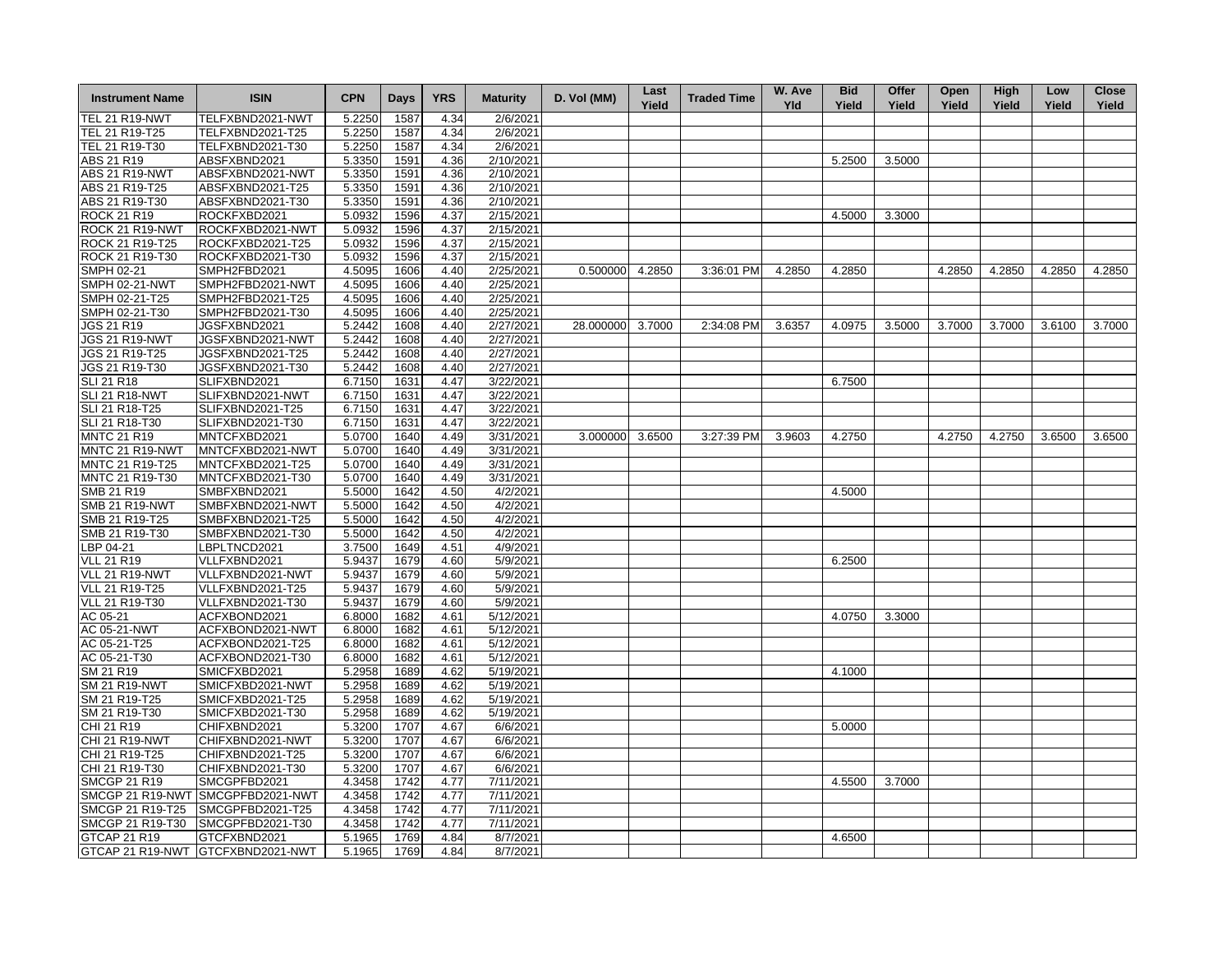| <b>Instrument Name</b>                | <b>ISIN</b>                       | <b>CPN</b> | <b>Days</b>  | <b>YRS</b> | <b>Maturity</b> | D. Vol (MM) | Last<br>Yield | <b>Traded Time</b> | W. Ave<br><b>Yld</b> | <b>Bid</b><br>Yield | Offer<br>Yield | Open<br>Yield | High<br>Yield | Low<br>Yield | <b>Close</b><br>Yield |
|---------------------------------------|-----------------------------------|------------|--------------|------------|-----------------|-------------|---------------|--------------------|----------------------|---------------------|----------------|---------------|---------------|--------------|-----------------------|
| GTCAP 21 R19-T25                      | GTCFXBND2021-T25                  | 5.1965     | 1769         | 4.84       | 8/7/2021        |             |               |                    |                      |                     |                |               |               |              |                       |
| GTCAP 21 R19-T30                      | GTCFXBND2021-T30                  | 5.1965     | 1769         | 4.84       | 8/7/2021        |             |               |                    |                      |                     |                |               |               |              |                       |
| <b>SMPH 21 R19</b>                    | SMPHFXBD2021                      | 5.2006     | 1794         | 4.91       | 9/1/2021        |             |               |                    |                      | 4.2850              |                |               |               |              |                       |
| SMPH 21 R19-NWT                       | SMPHFXBD2021-NWT                  | 5.2006     | 1794         | 4.91       | 9/1/2021        |             |               |                    |                      |                     |                |               |               |              |                       |
| SMPH 21 R19-T25                       | SMPHFXBD2021-T25                  | 5.2006     | 1794         | 4.91       | 9/1/2021        |             |               |                    |                      |                     |                |               |               |              |                       |
| SMPH 21 R19-T30                       | SMPHFXBD2021-T30                  | 5.2006     | 1794         | 4.91       | 9/1/2021        |             |               |                    |                      |                     |                |               |               |              |                       |
| CPG 21 R20                            | CPGIFXBD2021                      | 6.9758     | 1795         | 4.91       | 9/2/2021        |             |               |                    |                      | 7.0000              |                |               |               |              |                       |
| <b>CPG 21 R20-NWT</b>                 | CPGIFXBD2021-NWT                  | 6.9758     | 1795         | 4.91       | 9/2/2021        |             |               |                    |                      |                     |                |               |               |              |                       |
| CPG 21 R20-T25                        | CPGIFXBD2021-T25                  | 6.9758     | 1795         | 4.91       | 9/2/2021        |             |               |                    |                      |                     |                |               |               |              |                       |
| CPG 21 R20-T30                        | CPGIFXBD2021-T30                  | 6.9758     | 1795         | 4.91       | 9/2/2021        |             |               |                    |                      |                     |                |               |               |              |                       |
| AP 21 R19                             | APCFXBND2021                      | 5.2050     | 1803         | 4.94       | 9/10/2021       |             |               |                    |                      | 4.0500              |                |               |               |              |                       |
| AP 21 R19-NWT                         | APCFXBND2021-NWT                  | 5.2050     | 1803         | 4.94       | 9/10/2021       |             |               |                    |                      |                     |                |               |               |              |                       |
| AP 21 R19-T25                         | APCFXBND2021-T25                  | 5.2050     | 1803         | 4.94       | 9/10/2021       |             |               |                    |                      |                     |                |               |               |              |                       |
| AP 21 R19-T30                         |                                   |            | 1803         | 4.94       | 9/10/2021       |             |               |                    |                      |                     |                |               |               |              |                       |
|                                       | APCFXBND2021-T30                  | 5.2050     |              |            |                 |             |               |                    |                      |                     |                |               |               |              |                       |
| MBT 11-21                             | MBTLTNCD2021                      | 4.2500     | 1875         | 5.13       | 11/21/2021      |             |               |                    |                      |                     |                |               |               |              |                       |
| FLI 21 R20                            | FLIFXBND2021                      | 5.4000     | 1888         | 5.17       | 12/4/2021       |             |               |                    |                      | 4.1650              | 3.3000         |               |               |              |                       |
| <b>FLI 21 R20-NWT</b>                 | FLIFXBND2021-NWT                  | 5.4000     | 1888         | 5.17       | 12/4/2021       |             |               |                    |                      |                     |                |               |               |              |                       |
| FLI 21 R20-T25                        | FLIFXBND2021-T25                  | 5.4000     | 1888         | 5.17       | 12/4/2021       |             |               |                    |                      |                     |                |               |               |              |                       |
| FLI 21 R20-T30                        | FLIFXBND2021-T30                  | 5.4000     | 1888         | 5.17       | 12/4/2021       |             |               |                    |                      |                     |                |               |               |              |                       |
| RLC 02-22                             | RLCFXBND2022                      | 4.8000     | 1969         | 5.39       | 2/23/2022       |             |               |                    |                      | 4.7000              | 3.6000         |               |               |              |                       |
| <b>RLC 02-22-NWT</b>                  | RLCFXBND2022-NWT                  | 4.8000     | 1969         | 5.39       | 2/23/2022       |             |               |                    |                      |                     |                |               |               |              |                       |
| RLC 02-22-T25                         | RLCFXBND2022-T25                  | 4.8000     | 1969         | 5.39       | 2/23/2022       |             |               |                    |                      |                     |                |               |               |              |                       |
| RLC 02-22-T30                         | RLCFXBND2022-T30                  | 4.8000     | 1969         | 5.39       | 2/23/2022       |             |               |                    |                      |                     |                |               |               |              |                       |
| <b>SMB 22 R19</b>                     | SMBFXBND2022                      | 6.6000     | 2007         | 5.49       | 4/2/2022        |             |               |                    |                      | 4.5000              | 4.1000         |               |               |              |                       |
| <b>SMB 22 R19-NWT</b>                 | SMBFXBND2022-NWT                  | 6.6000     | 2007         | 5.49       | 4/2/2022        |             |               |                    |                      |                     |                |               |               |              |                       |
| SMB 22 R19-T25                        | SMBFXBND2022-T25                  | 6.6000     | 2007         | 5.49       | 4/2/2022        |             |               |                    |                      |                     |                |               |               |              |                       |
| SMB 22 R19-T30                        | SMBFXBND2022-T30                  | 6.6000     | 2007         | 5.49       | 4/2/2022        |             |               |                    |                      |                     |                |               |               |              |                       |
| ALI 22 R19                            | ALIFXBND2022                      | 6.0000     | 2032         | 5.56       | 4/27/2022       |             |               |                    |                      | 4.2500              | 3.8000         |               |               |              |                       |
| ALI 22 R19-NWT                        | ALIFXBND2022-NWT                  | 6.0000     | 2032         | 5.56       | 4/27/2022       |             |               |                    |                      |                     |                |               |               |              |                       |
| ALI 22 R19-T25                        | ALIFXBND2022-T25                  | 6.0000     | 2032         | 5.56       | 4/27/2022       |             |               |                    |                      |                     |                |               |               |              |                       |
| ALI 22 R19-T30                        | ALIFXBND2022-T30                  | 6.0000     | 2032         | 5.56       | 4/27/2022       |             |               |                    |                      |                     |                |               |               |              |                       |
| ALI 22 4.5                            | ALI2FXBD2022                      | 4.5000     | 2034         | 5.57       | 4/29/2022       |             |               |                    |                      | 4.2750              | 3.7000         |               |               |              |                       |
| ALI 22 4.5-NWT                        | ALI2FXBD2022-NWT                  | 4.5000     | 2034         | 5.57       | 4/29/2022       |             |               |                    |                      |                     |                |               |               |              |                       |
| ALI 22 4.5-T25                        | ALI2FXBD2022-T25                  | 4.5000     | 2034         | 5.57       | 4/29/2022       |             |               |                    |                      |                     |                |               |               |              |                       |
| ALI 22 4.5-T30                        | ALI2FXBD2022-T30                  | 4.5000     | 2034         | 5.57       | 4/29/2022       |             |               |                    |                      |                     |                |               |               |              |                       |
| <b>SLTC 22 R20</b>                    | SLTCFXBD2022                      | 5.5796     | 2057         | 5.63       | 5/22/2022       |             |               |                    |                      | 5.7500              | 4.0000         |               |               |              |                       |
| SLTC 22 R20-NWT                       | SLTCFXBD2022-NWT                  | 5.5796     | 2057         | 5.63       | 5/22/2022       |             |               |                    |                      |                     |                |               |               |              |                       |
| SLTC 22 R20-T25                       | SLTCFXBD2022-T25                  | 5.5796     | 2057         | 5.63       | 5/22/2022       |             |               |                    |                      |                     |                |               |               |              |                       |
| SLTC 22 R20-T30                       | SLTCFXBD2022-T30                  | 5.5796     | 2057         | 5.63       | 5/22/2022       |             |               |                    |                      |                     |                |               |               |              |                       |
| HOUSE 22 R20                          | HOUSEFBD2022                      | 6.1310     | 2112         | 5.78       | 7/16/2022       |             |               |                    |                      | 6.7000              |                |               |               |              |                       |
|                                       | HOUSE 22 R20-NWT HOUSEFBD2022-NWT | 6.1310     | 2112         | 5.78       | 7/16/2022       |             |               |                    |                      |                     |                |               |               |              |                       |
| <b>HOUSE 22 R20-T25</b>               | HOUSEFBD2022-T25                  | 6.1310     | 2112         | 5.78       | 7/16/2022       |             |               |                    |                      |                     |                |               |               |              |                       |
| <b>HOUSE 22 R20-T30</b>               | HOUSEFBD2022-T30                  | 6.1310     | 2112         | 5.78       | 7/16/2022       |             |               |                    |                      |                     |                |               |               |              |                       |
| SM 22 R19                             | SMICFXBD2022                      | 6.9442     | 2112         | 5.78       | 7/16/2022       |             |               |                    |                      | 4.2500              | 3.8000         |               |               |              |                       |
|                                       |                                   |            |              |            |                 |             |               |                    |                      |                     |                |               |               |              |                       |
| <b>SM 22 R19-NWT</b><br>SM 22 R19-T25 | SMICFXBD2022-NWT                  | 6.9442     | 2112<br>2112 | 5.78       | 7/16/2022       |             |               |                    |                      |                     |                |               |               |              |                       |
|                                       | SMICFXBD2022-T25                  | 6.9442     |              | 5.78       | 7/16/2022       |             |               |                    |                      |                     |                |               |               |              |                       |
| SM 22 R19-T30                         | SMICFXBD2022-T30                  | 6.9442     | 2112         | 5.78       | 7/16/2022       |             |               |                    |                      |                     |                |               |               |              |                       |
| <b>AEV 22 R20</b>                     | AEVFXBND2022                      | 5.0056     | 2133         | 5.84       | 8/6/2022        |             |               |                    |                      | 4.3950              |                |               |               |              |                       |
| <b>AEV 22 R20-NWT</b>                 | AEVFXBND2022-NWT                  | 5.0056     | 2133         | 5.84       | 8/6/2022        |             |               |                    |                      |                     |                |               |               |              |                       |
| AEV 22 R20-T25                        | AEVFXBND2022-T25                  | 5.0056     | 2133         | 5.84       | 8/6/2022        |             |               |                    |                      |                     |                |               |               |              |                       |
| AEV 22 R20-T30                        | AEVFXBND2022-T30                  | 5.0056     | 2133         | 5.84       | 8/6/2022        |             |               |                    |                      |                     |                |               |               |              |                       |
| <b>FLI 22 R20</b>                     | FLIFXBND2022                      | 5.3567     | 2147         | 5.88       | 8/20/2022       | 26.500000   | 4.1500        | 3:53:29 PM         | 4.2365               | 4.3950              |                | 4.3500        | 4.3500        | 4.1500       | 4.1500                |
| FLI 22 R20-NWT                        | FLIFXBND2022-NWT                  | 5.3567     | 2147         | 5.88       | 8/20/2022       |             |               |                    |                      |                     |                |               |               |              |                       |
| FLI 22 R20-T25                        | FLIFXBND2022-T25                  | 5.3567     | 2147         | 5.88       | 8/20/2022       |             |               |                    |                      |                     |                |               |               |              |                       |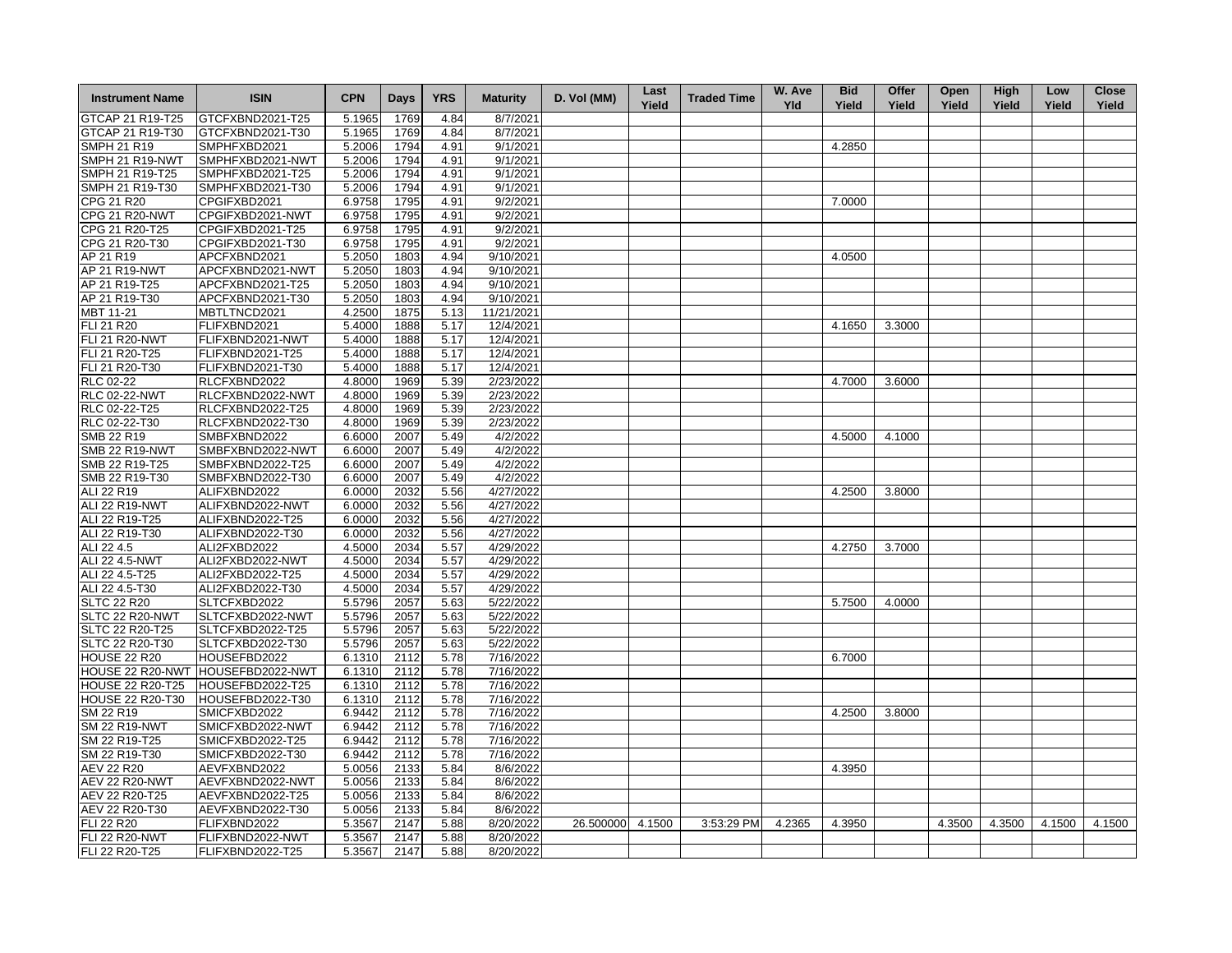| <b>Instrument Name</b>       | <b>ISIN</b>                       | <b>CPN</b> | Days | <b>YRS</b> | <b>Maturity</b>        | D. Vol (MM)      | Last<br>Yield | <b>Traded Time</b> | W. Ave<br><b>Yld</b> | <b>Bid</b><br>Yield | Offer<br>Yield | Open<br>Yield | High<br>Yield | Low<br>Yield | <b>Close</b><br>Yield |
|------------------------------|-----------------------------------|------------|------|------------|------------------------|------------------|---------------|--------------------|----------------------|---------------------|----------------|---------------|---------------|--------------|-----------------------|
| FLI 22 R20-T30               | FLIFXBND2022-T30                  | 5.3567     | 2147 | 5.88       | 8/20/2022              |                  |               |                    |                      |                     |                |               |               |              |                       |
| <b>GTCAP 23 R20</b>          | GTCFXBND2023                      | 5.0937     | 2338 | 6.40       | 2/27/2023              |                  |               |                    |                      | 5.9000              |                |               |               |              |                       |
| GTCAP 23 R20-NWT             | GTCFXBND2023-NWT                  | 5.0937     | 2338 | 6.40       | 2/27/2023              |                  |               |                    |                      |                     |                |               |               |              |                       |
| GTCAP 23 R20-T25             | GTCFXBND2023-T25                  | 5.0937     | 2338 | 6.40       | 2/27/2023              |                  |               |                    |                      |                     |                |               |               |              |                       |
| GTCAP 23 R20-T30             | GTCFXBND2023-T30                  | 5.0937     | 2338 | 6.40       | 2/27/2023              |                  |               |                    |                      |                     |                |               |               |              |                       |
| EDC 23 R19                   | EDCFXBND2023                      | 4.7312     | 2403 | 6.58       | 5/3/2023               |                  |               |                    |                      | 5.0000              |                |               |               |              |                       |
| <b>EDC 23 R19-NWT</b>        | EDCFXBND2023-NWT                  | 4.7312     | 2403 | 6.58       | 5/3/2023               |                  |               |                    |                      |                     |                |               |               |              |                       |
| EDC 23 R19-T25               | EDCFXBND2023-T25                  | 4.7312     | 2403 | 6.58       | 5/3/2023               |                  |               |                    |                      |                     |                |               |               |              |                       |
| EDC 23 R19-T30               | EDCFXBND2023-T30                  | 4.7312     | 2403 | 6.58       | 5/3/2023               |                  |               |                    |                      |                     |                |               |               |              |                       |
| AC 23 R22                    | ACFXBOND2023                      | 3.9200     | 2468 | 6.76       | 7/7/2023               |                  |               |                    |                      | 3.8725              |                |               |               |              |                       |
| <b>AC 23 R22-NWT</b>         | ACFXBOND2023-NWT                  | 3.9200     | 2468 | 6.76       | 7/7/2023               |                  |               |                    |                      |                     |                |               |               |              |                       |
| AC 23 R22-T25                | ACFXBOND2023-T25                  | 3.9200     | 2468 | 6.76       | 7/7/2023               |                  |               |                    |                      |                     |                |               |               |              |                       |
| AC 23 R22-T30                | ACFXBOND2023-T30                  | 3.9200     | 2468 | 6.76       | 7/7/2023               |                  |               |                    |                      |                     |                |               |               |              |                       |
| <b>SMCGP 23 R21</b>          | SMCGPFBD2023                      | 4.7575     | 2472 | 6.77       | 7/11/2023              | 53.400000 4.1000 |               | 3:10:07 PM         | 4.0586               | 4.9500              | 4.0000         | 4.1000        | 4.1000        | 3.9650       | 4.1000                |
|                              | SMCGP 23 R21-NWT SMCGPFBD2023-NWT | 4.7575     | 2472 | 6.77       | 7/11/2023              |                  |               |                    |                      |                     |                |               |               |              |                       |
|                              | SMCGP 23 R21-T25 SMCGPFBD2023-T25 | 4.7575     | 2472 | 6.77       | 7/11/2023              |                  |               |                    |                      |                     |                |               |               |              |                       |
|                              |                                   |            |      | 6.77       |                        |                  |               |                    |                      |                     |                |               |               |              |                       |
| SMCGP 23 R21-T30             | SMCGPFBD2023-T30<br>GLOFXBND2023  | 4.7575     | 2472 |            | 7/11/2023<br>7/17/2023 |                  |               |                    |                      | 4.5250              |                |               |               |              |                       |
| GLO 23 R20<br>GLO 23 R20-NWT |                                   | 5.2792     | 2478 | 6.78       | 7/17/2023              |                  |               |                    |                      |                     |                |               |               |              |                       |
|                              | GLOFXBND2023-NWT                  | 5.2792     | 2478 | 6.78       |                        |                  |               |                    |                      |                     |                |               |               |              |                       |
| GLO 23 R20-T25               | GLOFXBND2023-T25                  | 5.2792     | 2478 | 6.78       | 7/17/2023<br>7/17/2023 |                  |               |                    |                      |                     |                |               |               |              |                       |
| GLO 23 R20-T30               | GLOFXBND2023-T30                  | 5.2792     | 2478 | 6.78       |                        |                  |               |                    |                      |                     |                |               |               |              |                       |
| MBT 09-23                    | MBTLTNCD2023                      | 3.5000     | 2542 | 6.96       | 9/19/2023              |                  |               |                    |                      |                     |                |               |               |              |                       |
| <b>FLI 23 R20</b>            | FLIFXBND2023                      | 5.4333     | 2592 | 7.10       | 11/8/2023              |                  |               |                    |                      | 4.9000              |                |               |               |              |                       |
| <b>FLI 23 R20-NWT</b>        | FLIFXBND2023-NWT                  | 5.4333     | 2592 | 7.10       | 11/8/2023              |                  |               |                    |                      |                     |                |               |               |              |                       |
| FLI 23 R20-T25               | FLIFXBND2023-T25                  | 5.4333     | 2592 | 7.10       | 11/8/2023              |                  |               |                    |                      |                     |                |               |               |              |                       |
| FLI 23 R20-T30               | FLIFXBND2023-T30                  | 5.4333     | 2592 | 7.10       | 11/8/2023              |                  |               |                    |                      |                     |                |               |               |              |                       |
| <b>AEV 23 R20</b>            | AEVFXBND2023                      | 4.6188     | 2605 | 7.13       | 11/21/2023             |                  |               |                    |                      | 4.4700              |                |               |               |              |                       |
| <b>AEV 23 R20-NWT</b>        | AEVFXBND2023-NWT                  | 4.6188     | 2605 | 7.13       | 11/21/2023             |                  |               |                    |                      |                     |                |               |               |              |                       |
| AEV 23 R20-T25               | AEVFXBND2023-T25                  | 4.6188     | 2605 | 7.13       | 11/21/2023             |                  |               |                    |                      |                     |                |               |               |              |                       |
| AEV 23 R20-T30               | AEVFXBND2023-T30                  | 4.6188     | 2605 | 7.13       | 11/21/2023             |                  |               |                    |                      |                     |                |               |               |              |                       |
| FDC 24 R21                   | FDCFXBND2024                      | 6.1458     | 2669 | 7.31       | 1/24/2024              |                  |               |                    |                      | 4.7750              |                |               |               |              |                       |
| <b>FDC 24 R21-NWT</b>        | FDCFXBND2024-NWT                  | 6.1458     | 2669 | 7.31       | 1/24/2024              |                  |               |                    |                      |                     |                |               |               |              |                       |
| FDC 24 R21-T25               | FDCFXBND2024-T25                  | 6.1458     | 2669 | 7.31       | 1/24/2024              |                  |               |                    |                      |                     |                |               |               |              |                       |
| FDC 24 R21-T30               | FDCFXBND2024-T30                  | 6.1458     | 2669 | 7.31       | 1/24/2024              |                  |               |                    |                      |                     |                |               |               |              |                       |
| ALI 24 R20                   | ALIFXBND2024                      | 5.0000     | 2675 | 7.32       | 1/30/2024              |                  |               |                    |                      | 4.4500              | 4.0000         |               |               |              |                       |
| <b>ALI 24 R20-NWT</b>        | ALIFXBND2024-NWT                  | 5.0000     | 2675 | 7.32       | 1/30/2024              |                  |               |                    |                      |                     |                |               |               |              |                       |
| ALI 24 R20-T25               | ALIFXBND2024-T25                  | 5.0000     | 2675 | 7.32       | 1/30/2024              |                  |               |                    |                      |                     |                |               |               |              |                       |
| ALI 24 R20-T30               | ALIFXBND2024-T30                  | 5.0000     | 2675 | 7.32       | 1/30/2024              |                  |               |                    |                      |                     |                |               |               |              |                       |
| <b>TEL 24 R21</b>            | TELFXBND2024                      | 5.2813     | 2682 | 7.34       | 2/6/2024               |                  |               |                    |                      | 4.7000              |                |               |               |              |                       |
| <b>TEL 24 R21-NWT</b>        | TELFXBND2024-NWT                  | 5.2813     | 2682 | 7.34       | 2/6/2024               |                  |               |                    |                      |                     |                |               |               |              |                       |
| TEL 24 R21-T25               | TELFXBND2024-T25                  | 5.2813     | 2682 | 7.34       | 2/6/2024               |                  |               |                    |                      |                     |                |               |               |              |                       |
| TEL 24 R21-T30               | TELFXBND2024-T30                  | 5.2813     | 2682 | 7.34       | 2/6/2024               |                  |               |                    |                      |                     |                |               |               |              |                       |
| <b>JGS 24 R20</b>            | JGSFXBND2024                      | 5.3000     | 2703 | 7.40       | 2/27/2024              |                  |               |                    |                      | 4.7000              |                |               |               |              |                       |
| <b>JGS 24 R20-NWT</b>        | JGSFXBND2024-NWT                  | 5.3000     | 2703 | 7.40       | 2/27/2024              |                  |               |                    |                      |                     |                |               |               |              |                       |
| JGS 24 R20-T25               | JGSFXBND2024-T25                  | 5.3000     | 2703 | 7.40       | 2/27/2024              |                  |               |                    |                      |                     |                |               |               |              |                       |
| JGS 24 R20-T30               | JGSFXBND2024-T30                  | 5.3000     | 2703 | 7.40       | 2/27/2024              |                  |               |                    |                      |                     |                |               |               |              |                       |
| <b>MNTC 24 R21</b>           | MNTCFXBD2024                      | 5.5000     | 2736 | 7.49       | 3/31/2024              |                  |               |                    |                      | 4.7450              |                |               |               |              |                       |
| MNTC 24 R21-NWT              | MNTCFXBD2024-NWT                  | 5.5000     | 2736 | 7.49       | 3/31/2024              |                  |               |                    |                      |                     |                |               |               |              |                       |
| MNTC 24 R21-T25              | MNTCFXBD2024-T25                  | 5.5000     | 2736 | 7.49       | 3/31/2024              |                  |               |                    |                      |                     |                |               |               |              |                       |
| MNTC 24 R21-T30              | MNTCFXBD2024-T30                  | 5.5000     | 2736 | 7.49       | 3/31/2024              |                  |               |                    |                      |                     |                |               |               |              |                       |
| <b>SMB 24 R21</b>            | SMBFXBND2024                      | 6.0000     | 2738 | 7.50       | 4/2/2024               |                  |               |                    |                      | 4.7500              |                |               |               |              |                       |
| SMB 24 R21-NWT               | SMBFXBND2024-NWT                  | 6.0000     | 2738 | 7.50       | 4/2/2024               |                  |               |                    |                      |                     |                |               |               |              |                       |
| SMB 24 R21-T25               | SMBFXBND2024-T25                  | 6.0000     | 2738 | 7.50       | 4/2/2024               |                  |               |                    |                      |                     |                |               |               |              |                       |
| SMB 24 R21-T30               | SMBFXBND2024-T30                  | 6.0000     | 2738 | 7.50       | 4/2/2024               |                  |               |                    |                      |                     |                |               |               |              |                       |
|                              |                                   |            |      |            |                        |                  |               |                    |                      |                     |                |               |               |              |                       |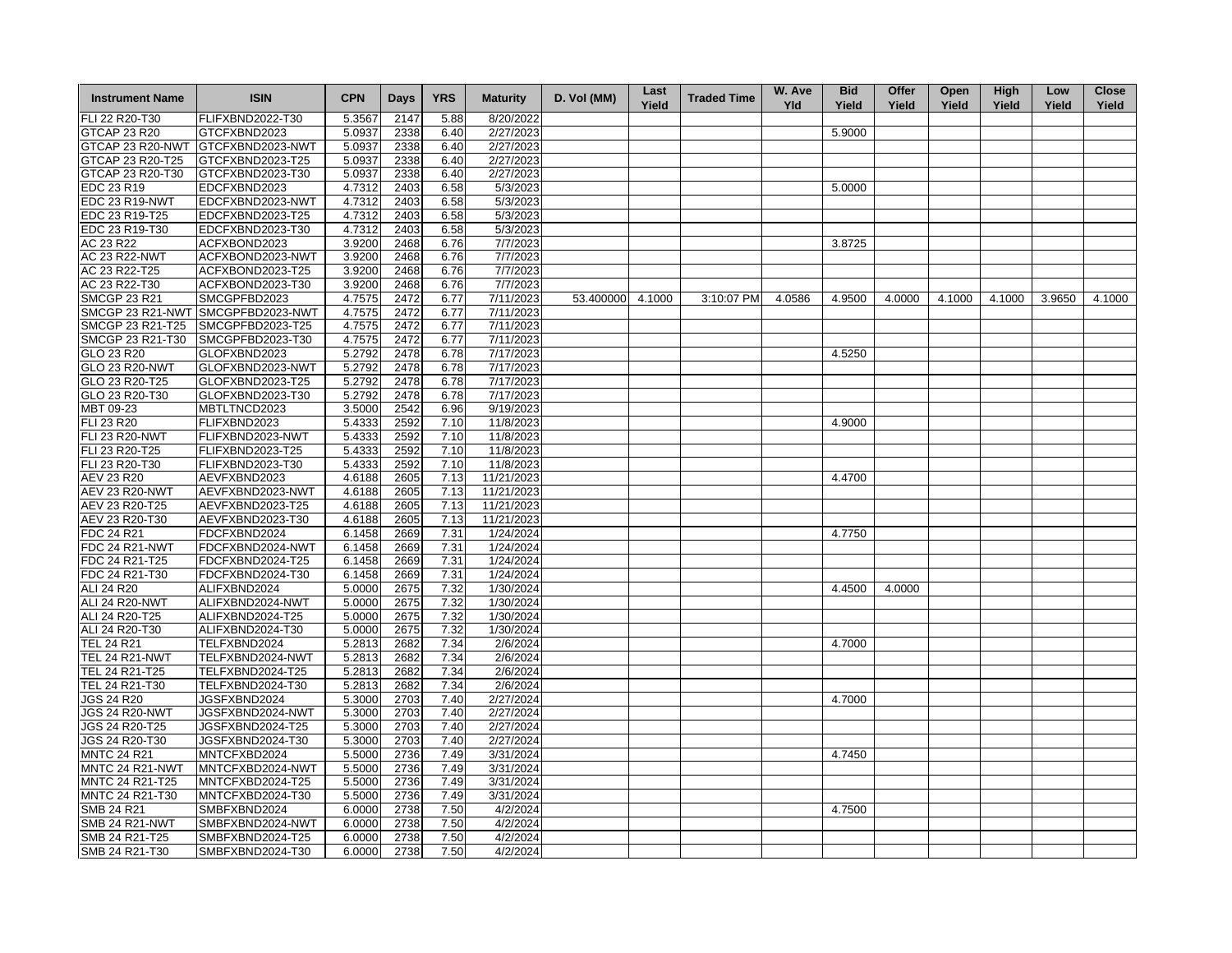| <b>Instrument Name</b>                  | <b>ISIN</b>                          | <b>CPN</b> | <b>Days</b>  | <b>YRS</b> | <b>Maturity</b>          | D. Vol (MM) | Last<br>Yield | <b>Traded Time</b> | W. Ave<br><b>Yld</b> | <b>Bid</b><br>Yield | Offer<br>Yield | Open<br>Yield | High<br>Yield | Low<br>Yield | <b>Close</b><br>Yield |
|-----------------------------------------|--------------------------------------|------------|--------------|------------|--------------------------|-------------|---------------|--------------------|----------------------|---------------------|----------------|---------------|---------------|--------------|-----------------------|
| SM 24 R21                               | SMICFXBD2024                         | 5.6125     | 2785         | 7.62       | 5/19/2024                |             |               |                    |                      | 4.6000              |                |               |               |              |                       |
| <b>SM 24 R21-NWT</b>                    | SMICFXBD2024-NWT                     | 5.6125     | 2785         | 7.62       | 5/19/2024                |             |               |                    |                      |                     |                |               |               |              |                       |
| SM 24 R21-T25                           | SMICFXBD2024-T25                     | 5.6125     | 2785         | 7.62       | 5/19/2024                |             |               |                    |                      |                     |                |               |               |              |                       |
| SM 24 R21-T30                           | SMICFXBD2024-T30                     | 5.6125     | 2785         | 7.62       | 5/19/2024                |             |               |                    |                      |                     |                |               |               |              |                       |
| GTCAP 24 R21                            | GTCFXBND2024                         | 5.6250     | 2865         | 7.84       | 8/7/2024                 |             |               |                    |                      | 4.8450              |                |               |               |              |                       |
| GTCAP 24 R21-NWT                        | GTCFXBND2024-NWT                     | 5.6250     | 2865         | 7.84       | 8/7/2024                 |             |               |                    |                      |                     |                |               |               |              |                       |
| GTCAP 24 R21-T25                        | GTCFXBND2024-T25                     | 5.6250     | 2865         | 7.84       | 8/7/2024                 |             |               |                    |                      |                     |                |               |               |              |                       |
| GTCAP 24 R21-T30                        | GTCFXBND2024-T30                     | 5.6250     | 2865         | 7.84       | 8/7/2024                 |             |               |                    |                      |                     |                |               |               |              |                       |
| <b>SMPH 24 R21</b>                      | SMPHFXBD2024                         | 5.7417     | 2890         | 7.91       | 9/1/2024                 |             |               |                    |                      | 4.9850              |                |               |               |              |                       |
| SMPH 24 R21-NWT                         | SMPHFXBD2024-NWT                     | 5.7417     | 2890         | 7.91       | 9/1/2024                 |             |               |                    |                      |                     |                |               |               |              |                       |
| SMPH 24 R21-T25                         | SMPHFXBD2024-T25                     | 5.7417     | 2890         | 7.91       | 9/1/2024                 |             |               |                    |                      |                     |                |               |               |              |                       |
| SMPH 24 R21-T30                         | SMPHFXBD2024-T30                     | 5.7417     | 2890         | 7.91       | 9/1/2024                 |             |               |                    |                      |                     |                |               |               |              |                       |
| FLI 24 R21                              | FLIFXBND2024                         | 5.6389     | 2984         | 8.17       | 12/4/2024                |             |               |                    |                      | 5.0000              |                |               |               |              |                       |
| <b>FLI 24 R21-NWT</b>                   | FLIFXBND2024-NWT                     | 5.6389     | 2984         | 8.17       | 12/4/2024                |             |               |                    |                      |                     |                |               |               |              |                       |
| FLI 24 R21-T25                          | FLIFXBND2024-T25                     | 5.6389     | 2984         | 8.17       | 12/4/2024                |             |               |                    |                      |                     |                |               |               |              |                       |
| FLI 24 R21-T30                          | FLIFXBND2024-T30                     | 5.6389     | 2984         | 8.17       | 12/4/2024                |             |               |                    |                      |                     |                |               |               |              |                       |
| RLC 02-25                               | RLCFXBND2025                         | 4.9344     | 3065         | 8.39       | 2/23/2025                |             |               |                    |                      | 5.8000              |                |               |               |              |                       |
| <b>RLC 02-25-NWT</b>                    | RLCFXBND2025-NWT                     | 4.9344     | 3065         | 8.39       | 2/23/2025                |             |               |                    |                      |                     |                |               |               |              |                       |
| RLC 02-25-T25                           | RLCFXBND2025-T25                     | 4.9344     | 3065         | 8.39       | 2/23/2025                |             |               |                    |                      |                     |                |               |               |              |                       |
| RLC 02-25-T30                           | RLCFXBND2025-T30                     | 4.9344     | 3065         | 8.39       | 2/23/2025                |             |               |                    |                      |                     |                |               |               |              |                       |
| ALI 25 R21                              | ALIFXBND2025                         | 5.6250     | 3126         | 8.56       | 4/25/2025                |             |               |                    |                      | 4.6150              | 4.0750         |               |               |              |                       |
| ALI 25 R21-NWT                          | ALIFXBND2025-NWT                     | 5.6250     | 3126         | 8.56       | 4/25/2025                |             |               |                    |                      |                     |                |               |               |              |                       |
| ALI 25 R21-T25                          | ALIFXBND2025-T25                     | 5.6250     | 3126         | 8.56       | 4/25/2025                |             |               |                    |                      |                     |                |               |               |              |                       |
| ALI 25 R21-T30                          | ALIFXBND2025-T30                     | 5.6250     | 3126         | 8.56       | 4/25/2025                |             |               |                    |                      |                     |                |               |               |              |                       |
| <b>SLTC 25 R22</b>                      | SLTCFXBD2025                         | 6.4872     | 3153         | 8.63       | 5/22/2025                |             |               |                    |                      | 6.5000              |                |               |               |              |                       |
| SLTC 25 R22-NWT                         | SLTCFXBD2025-NWT                     | 6.4872     | 3153         | 8.63       | 5/22/2025                |             |               |                    |                      |                     |                |               |               |              |                       |
| SLTC 25 R22-T25                         | SLTCFXBD2025-T25                     | 6.4872     | 3153         | 8.63       | 5/22/2025                |             |               |                    |                      |                     |                |               |               |              |                       |
| SLTC 25 R22-T30                         | SLTCFXBD2025-T30                     | 6.4872     | 3153         | 8.63       | 5/22/2025                |             |               |                    |                      |                     |                |               |               |              |                       |
| <b>HOUSE 25 R22</b>                     | HOUSEFBD2025                         | 6.8666     | 3208         | 8.78       | 7/16/2025                |             |               |                    |                      | 6.9500              |                |               |               |              |                       |
|                                         | HOUSE 25 R22-NWT HOUSEFBD2025-NWT    | 6.8666     | 3208         | 8.78       | 7/16/2025                |             |               |                    |                      |                     |                |               |               |              |                       |
| <b>HOUSE 25 R22-T25</b>                 | HOUSEFBD2025-T25                     | 6.8666     | 3208         | 8.78       | 7/16/2025                |             |               |                    |                      |                     |                |               |               |              |                       |
| <b>HOUSE 25 R22-T30</b>                 | HOUSEFBD2025-T30                     | 6.8666     | 3208         | 8.78       | 7/16/2025                |             |               |                    |                      |                     |                |               |               |              |                       |
| FLI 25 R22                              | FLIFXBND2025                         | 5.7139     | 3243         | 8.88       | 8/20/2025                |             |               |                    |                      | 5.1500              |                |               |               |              |                       |
| <b>FLI 25 R22-NWT</b>                   | FLIFXBND2025-NWT                     | 5.7139     | 3243         | 8.88       | 8/20/2025                |             |               |                    |                      |                     |                |               |               |              |                       |
| FLI 25 R22-T25                          | FLIFXBND2025-T25                     | 5.7139     | 3243         | 8.88       | $\sqrt{8}/20/2025$       |             |               |                    |                      |                     |                |               |               |              |                       |
| FLI 25 R22-T30                          | FLIFXBND2025-T30                     | 5.7139     | 3243         | 8.88       | 8/20/2025                |             |               |                    |                      |                     |                |               |               |              |                       |
| ALI 25 R22                              | ALI2FXBD2025                         | 4.7500     | 3309         | 9.06       | 10/25/2025               | 11.030000   | 4.0250        | 11:39:51 AM        | 4.0250               | 4.6000              |                | 4.0250        | 4.0250        | 4.0250       | 4.0250                |
| <b>ALI 25 R22-NWT</b>                   | ALI2FXBD2025-NWT                     | 4.7500     | 3309         | 9.06       | 10/25/2025               |             |               |                    |                      |                     |                |               |               |              |                       |
| ALI 25 R22-T25                          | ALI2FXBD2025-T25                     | 4.7500     | 3309         | 9.06       | 10/25/2025               |             |               |                    |                      |                     |                |               |               |              |                       |
| ALI 25 R22-T30                          | ALI2FXBD2025-T30                     | 4.7500     | 3309         | 9.06       | 10/25/2025               |             |               |                    |                      |                     |                |               |               |              |                       |
| <b>SMPH 25 R23</b>                      | SMPHFXBD2025                         | 4.7990     | 3340         | 9.14       | 11/25/2025               |             |               |                    |                      | 4.5750              |                |               |               |              |                       |
| SMPH 25 R23-NWT                         | SMPHFXBD2025-NWT                     | 4.7990     | 3340         | 9.14       | 11/25/2025               |             |               |                    |                      |                     |                |               |               |              |                       |
| SMPH 25 R23-T25                         | SMPHFXBD2025-T25                     | 4.7990     | 3340         | 9.14       | 11/25/2025               |             |               |                    |                      |                     |                |               |               |              |                       |
| SMPH 25 R23-T30                         | SMPHFXBD2025-T30                     | 4.7990     | 3340         | 9.14       | 11/25/2025               |             |               |                    |                      |                     |                |               |               |              |                       |
|                                         |                                      | 4.8750     |              | 9.19       |                          |             |               |                    |                      | 4.5500              |                |               |               |              |                       |
| <b>MER 25 R20</b>                       | MERFXBND2025                         | 4.8750     | 3357<br>3357 | 9.19       | 12/12/2025<br>12/12/2025 |             |               |                    |                      |                     |                |               |               |              |                       |
| <b>MER 25 R20-NWT</b><br>MER 25 R20-T25 | MERFXBND2025-NWT<br>MERFXBND2025-T25 | 4.8750     |              |            | 12/12/2025               |             |               |                    |                      |                     |                |               |               |              |                       |
|                                         |                                      |            | 3357         | 9.19       |                          |             |               |                    |                      |                     |                |               |               |              |                       |
| MER 25 R20-T30                          | MERFXBND2025-T30                     | 4.8750     | 3357         | 9.19       | 12/12/2025               |             |               |                    |                      | 4.5500              |                |               |               |              |                       |
| ALI 26 R23                              | ALIFXBND2026                         | 4.8500     | 3458         | 9.47       | 3/23/2026                |             |               |                    |                      |                     | 4.1000         |               |               |              |                       |
| ALI 26 R23-NWT                          | ALIFXBND2026-NWT                     | 4.8500     | 3458         | 9.47       | 3/23/2026                |             |               |                    |                      |                     |                |               |               |              |                       |
| ALI 26 R23-T25                          | ALIFXBND2026-T25                     | 4.8500     | 3458         | 9.47       | 3/23/2026                |             |               |                    |                      |                     |                |               |               |              |                       |
| ALI 26 R23-T30                          | ALIFXBND2026-T30                     | 4.8500     | 3458         | 9.47       | 3/23/2026                |             |               |                    |                      |                     |                |               |               |              |                       |
| <b>SMCGP 26 R23</b>                     | SMCGPFBD2026                         | 5.1792     | 3568         | 9.77       | 7/11/2026                |             |               |                    |                      | 5.3750              | 4.3000         |               |               |              |                       |
|                                         | SMCGP 26 R23-NWT SMCGPFBD2026-NWT    | 5.1792     | 3568         | 9.77       | 7/11/2026                |             |               |                    |                      |                     |                |               |               |              |                       |